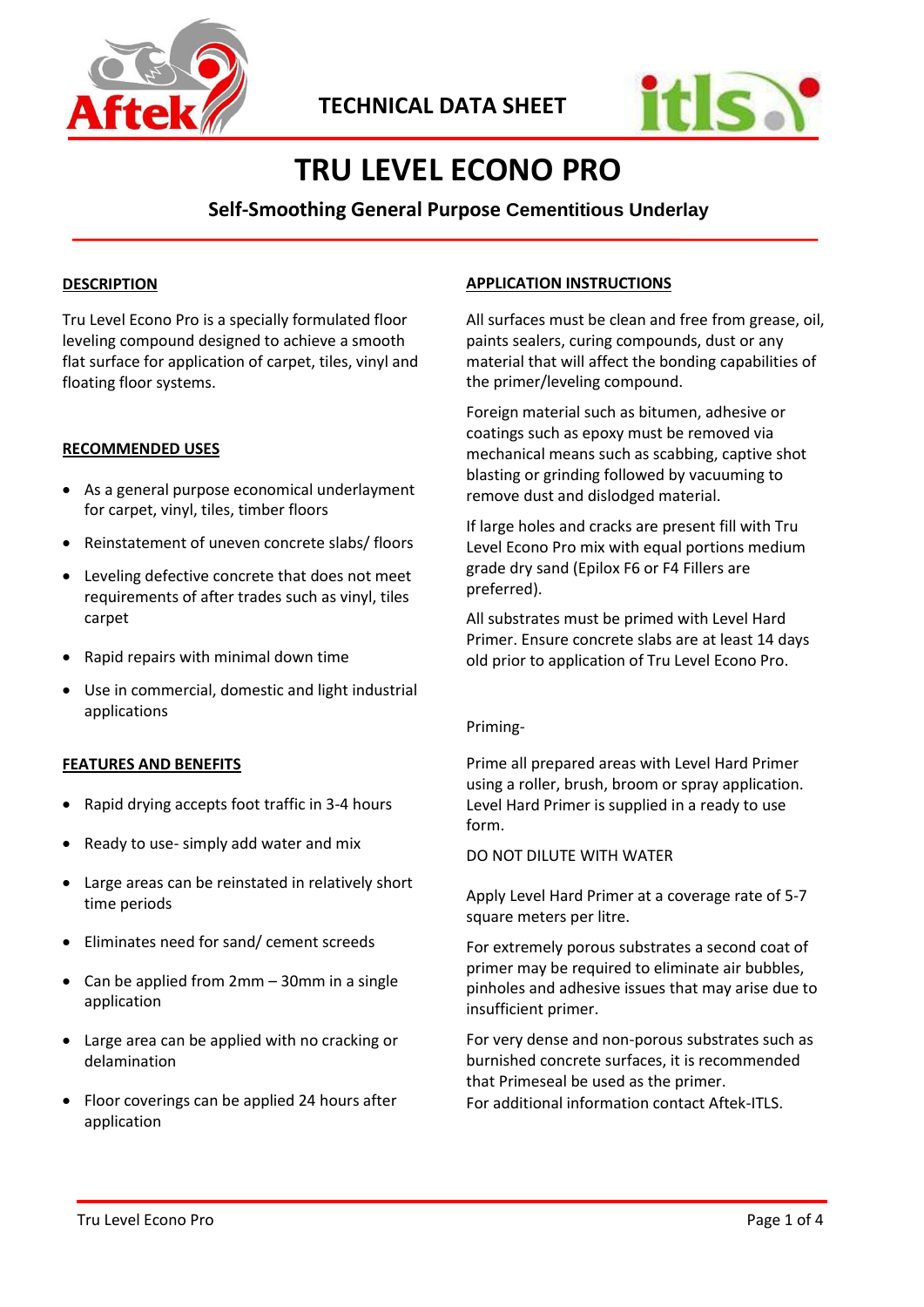



Concrete Surfaces with High Moisture Content-

For concrete surfaces that contain a moisture content of greater than 5% moisture or relative humidity greater than 75% or surfaces subject to rising damp or moisture due to hydrostatic pressure, it is recommended that Primeseal MC be used prior to application of Tru Level Econo Pro.

A minimum of two coats of Primeseal MC must be used. Allow the first coat of Primeseal to cure before applying the second coat. Refer to Technical Data Sheet for Primeseal MC prior to application.

Mixing-

Tru Level Econo Pro requires 4.5 – 4.8 litres of water per 20kg bag.

Accurately pre-measure the required water and add to the mixing bucket. Slowly add powder to the water whilst continuously mixing. Using an electric mixing drill with a high shear stirrer or a spiral mixing paddle mix the contents for 3-4 minutes ensuring a uniform homogenous consistency is obtained.

DO NOT MIX BY HAND.

DO NOT ADD EXCESS WATER: WATER LEVEL OF GREATER THAN 4.8 LITRES PER BAG WILL RESULT IN SEGGREGATION AND BLEED AND A POWDERY SOFT SURFACE

Tru Level Econo Pro may be applied using a continuous automatic pump such as a Putznecht or Putzmeister.

(Consult Aftek-ITLS for additional information)

Only mix the quantity of material that can be used within the working time of the material. Apply the Tru Level Econo Pro immediately after

completion of mixing. Ensure subsequent mixers are ready to allow for continuous uninterrupted pouring onto the entire surface.

DO NOT REWORK OR RETEMPER ANY PARTIALLY SET PRODUCT. DISCARD ANY MATERIAL THAT HAS STIFFENED, HARDENED OR CURED.

Application-

Apply the mixed Tru Level to the prepared and primed substrate using a trowel, squeegee or screed bar to give the required finished thickness. The maximum thickness applied in any application should be limited to 30mm. Consult Aftek technical staff for thicknesses greater than 30mm. Feather edging must be kept to a minimum.

Curing-

The application of a curing membrane or water is not necessary.

| <b>TYPICAL PROPERTIES</b>       |                                            |                                |                                 |  |
|---------------------------------|--------------------------------------------|--------------------------------|---------------------------------|--|
| Appearance                      | Light grey powder/Light grey<br>when cured |                                |                                 |  |
| Fresh wet<br>density            | 1850kg/m <sup>3</sup>                      |                                |                                 |  |
| Application<br>Temp             | Minimum<br>Maximum                         |                                | $5^{\circ}$ C<br>$30^{\circ}$ C |  |
| <b>Setting Times</b>            | Initial                                    | 20º C                          | 40 min                          |  |
|                                 | Initial                                    | 30º C                          | 25 min                          |  |
|                                 | Final                                      | 20º C                          | 55 min                          |  |
|                                 | Final                                      | 30º C                          | 35 min                          |  |
| Application<br><b>Thickness</b> |                                            | $2 - 30$ mm single application |                                 |  |

| <b>COMPRESSIVE STRENGTH</b> |                     |                     |  |  |
|-----------------------------|---------------------|---------------------|--|--|
| Age (Days)                  | Compressive         | Flexural            |  |  |
|                             | <b>Strength MPa</b> | <b>Strength MPa</b> |  |  |
|                             | 10                  |                     |  |  |
|                             | 15                  |                     |  |  |
|                             | 25                  |                     |  |  |
| 28                          | 28                  | 9.5                 |  |  |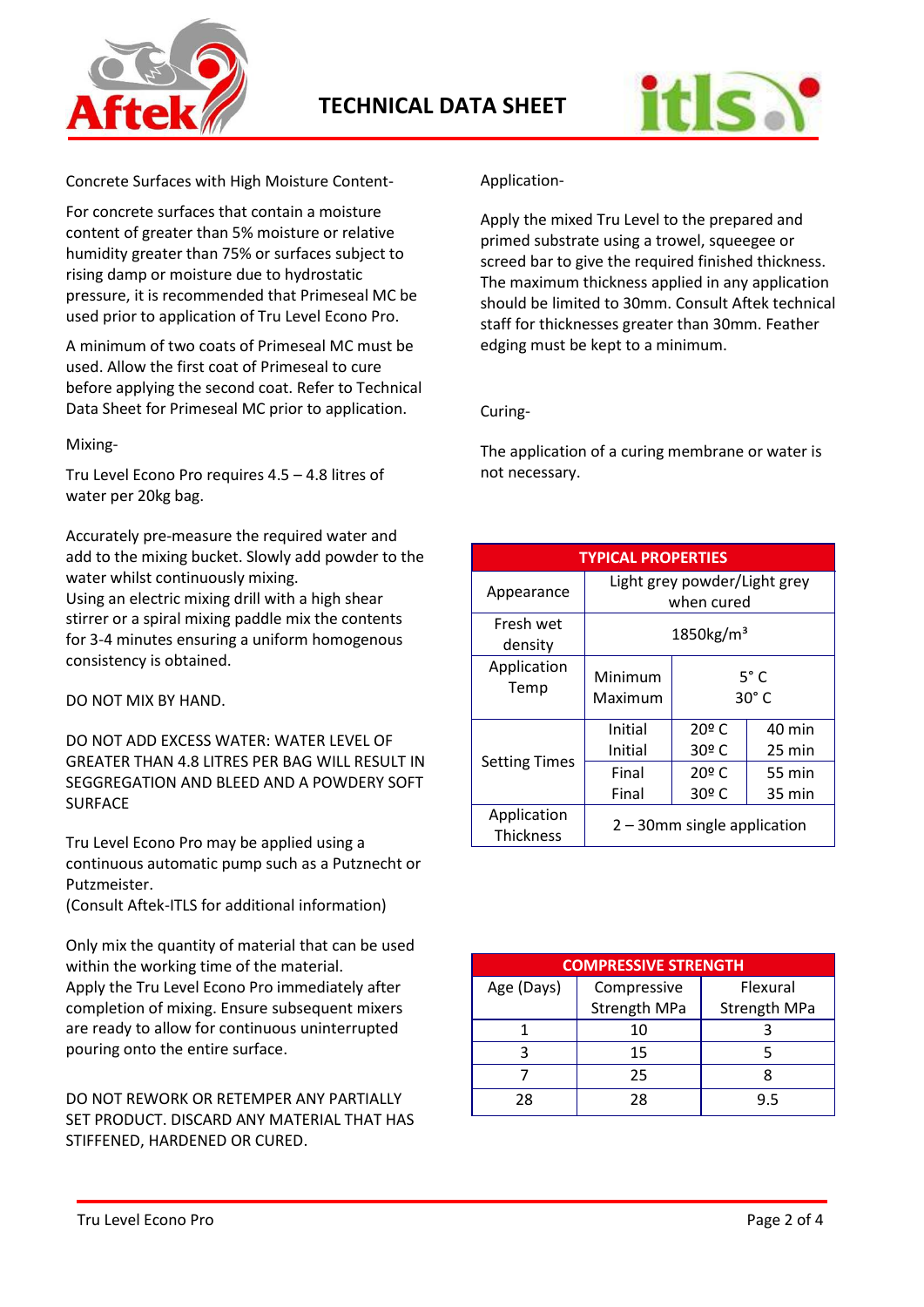



| <b>WORKING TIME</b> |                 |                                |                                            |  |
|---------------------|-----------------|--------------------------------|--------------------------------------------|--|
| Temperature<br>∘ C  | Time<br>Minimum | Foot<br><b>Traffic</b><br>Time | Time to<br>cover with<br>floor<br>covering |  |
| 5                   | 60-70           | 10-12 hrs                      | 48 hrs                                     |  |
| 10                  | 55-65           | $5-7$ hrs                      | 48 hrs                                     |  |
| 15                  | 45-55           | $4-5$ hrs                      | 24 hrs                                     |  |
| 20                  | 35-40           | $3-4$ hrs                      | 18 hrs                                     |  |
| 30                  | $25 - 35$       | $2-3$ hrs                      | 10 hrs                                     |  |

| <b>COVERAGE/YIELDS</b><br><b>Coverage obtained using</b><br>4.8 litres water per 20kg bag |                                       |  |
|-------------------------------------------------------------------------------------------|---------------------------------------|--|
| <b>Thickness</b>                                                                          | Area per m <sup>2</sup> per 20 kg bag |  |
| 5 <sub>mm</sub>                                                                           | 2.6                                   |  |
| 10 <sub>mm</sub>                                                                          | 1.3                                   |  |
| 13mm                                                                                      | 1.0                                   |  |
| 15mm                                                                                      | 0.87                                  |  |
| 30mm                                                                                      | 0.43                                  |  |

A 20kg bag of Econo Pro will yield 13 litres

# **PACKAGING**

Tru Level Econo Pro is supplied in 20kg poly lined bags- item No. 430074

Level hard Primer is supplied in 5 and 20 Litre containers.

# **STORAGE SHELF LIFE**

Tru Level Econo Pro has a shelf life of 9 months if stored in the original sealed packaging in dry, low humid environments.

# **PRECAUTIONS**

- Tru Level Econo Pro is used as an underlay only and not designed as a wearing coarse
- Do not add excess water
- New concrete must be minimum 14 days old
- If moisture content of slab is greater than 5%, apply Primeseal MC (moisture barrier) prior to application of Tru Level Econo Pro
- Do not allow Tru Level Econo Pro to come into contact with water before or after the cure process
- If substrate over which Tru Level Econo Pro is applied moves or cracks, reflective cracking will occur
- Do not apply Tru Level Econo Pro over expansion or construction joints as cracking may occur
- Do not apply Tru Level Econo Pro in direct sunlight or drying winds as pre-moisture dry will occur and possible cracking may occur
- Always use mechanical mixing to mix the Tru Level Econo Pro
- Feather edging should be kept to a minimum
- Allow a minimum of 3 days for cure at 20˚ prior to subjecting to medium traffic
- Do not apply point loading on any area of the floor as cracking may occur. This will be predominant in sections less than 5mm thick

For more detailed information, please read the MSDS for this product